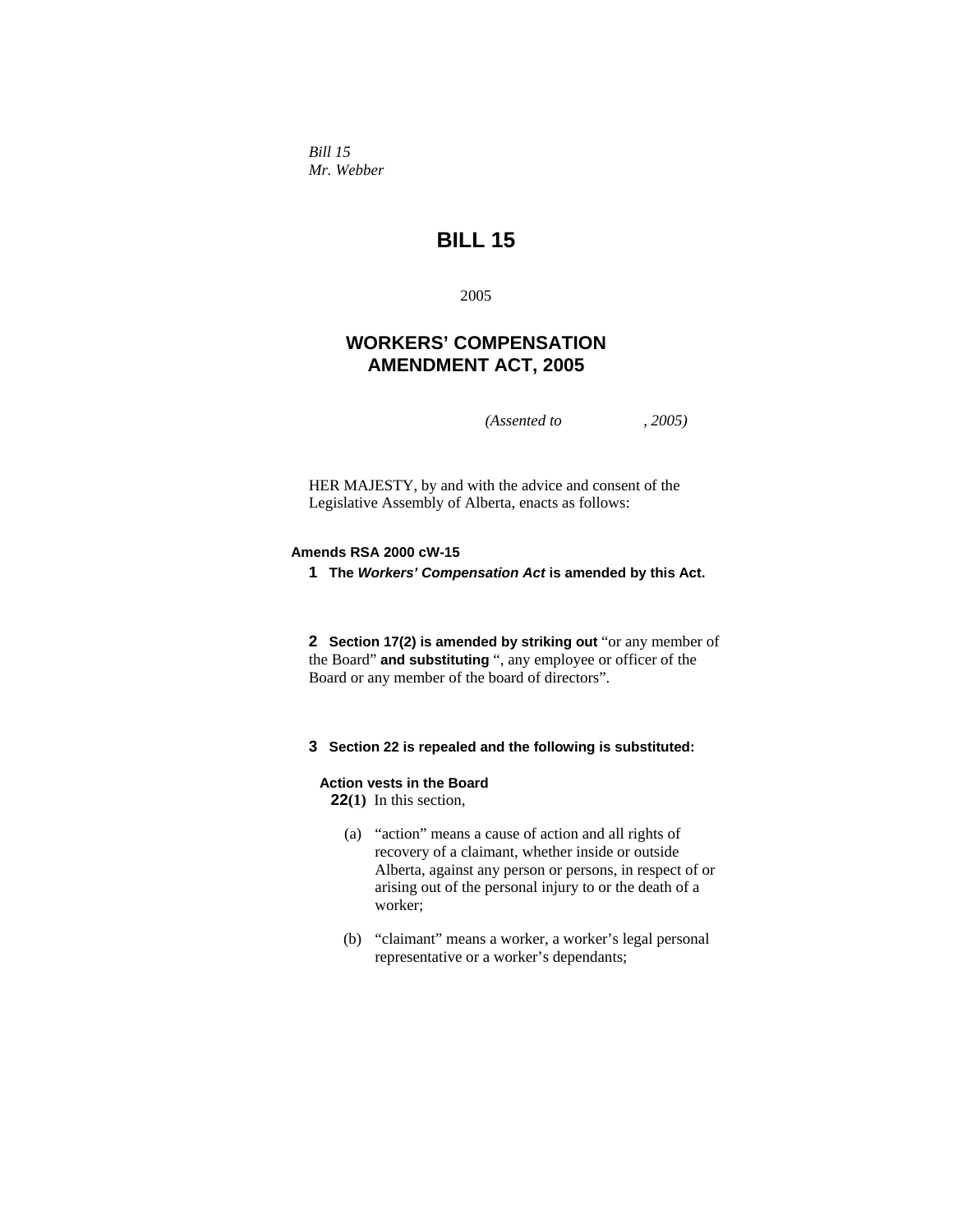(c) "compensation costs" means the present and future costs, as determined by the Board, of all benefits paid or payable to or on behalf of a claimant under this Act including, without limitation, all disability, medical aid and vocational rehabilitation benefits.

## **(2)** This section applies

- (a) to all actions that exist on the date this section comes into force that have not been reduced to written settlement or judgment by that date, and
- (b) to all actions commenced after the date this section comes into force.

**(3)** Notwithstanding any other Act, if an accident happens to a worker entitling a claimant to compensation under this Act, any action of the claimant in respect of that accident vests solely in the Board.

**(4)** Nothing in subsection (3) shall be construed so as to affect the operation of section 13(b) of the *Motor Vehicle Accident Claims Act*.

- **(5)** Where an action vests in the Board under subsection (3),
	- (a) the Board
		- (i) may bring the action in the name of the claimant for the entire value of the action including, without limitation, all compensation costs,
		- (ii) has the same right to recover any amounts in the action that the claimant would have been entitled to recover, including the compensation costs as if the claimant had been required to pay the compensation costs,
		- (iii) has the same right to pursue all of the same claims for losses and damages in the action as the claimant would have had but for the vesting of the action in

 the Board, whether or not those claims or damages have been accepted by the Board, in whole or in part, in the adjudication of the compensation claim,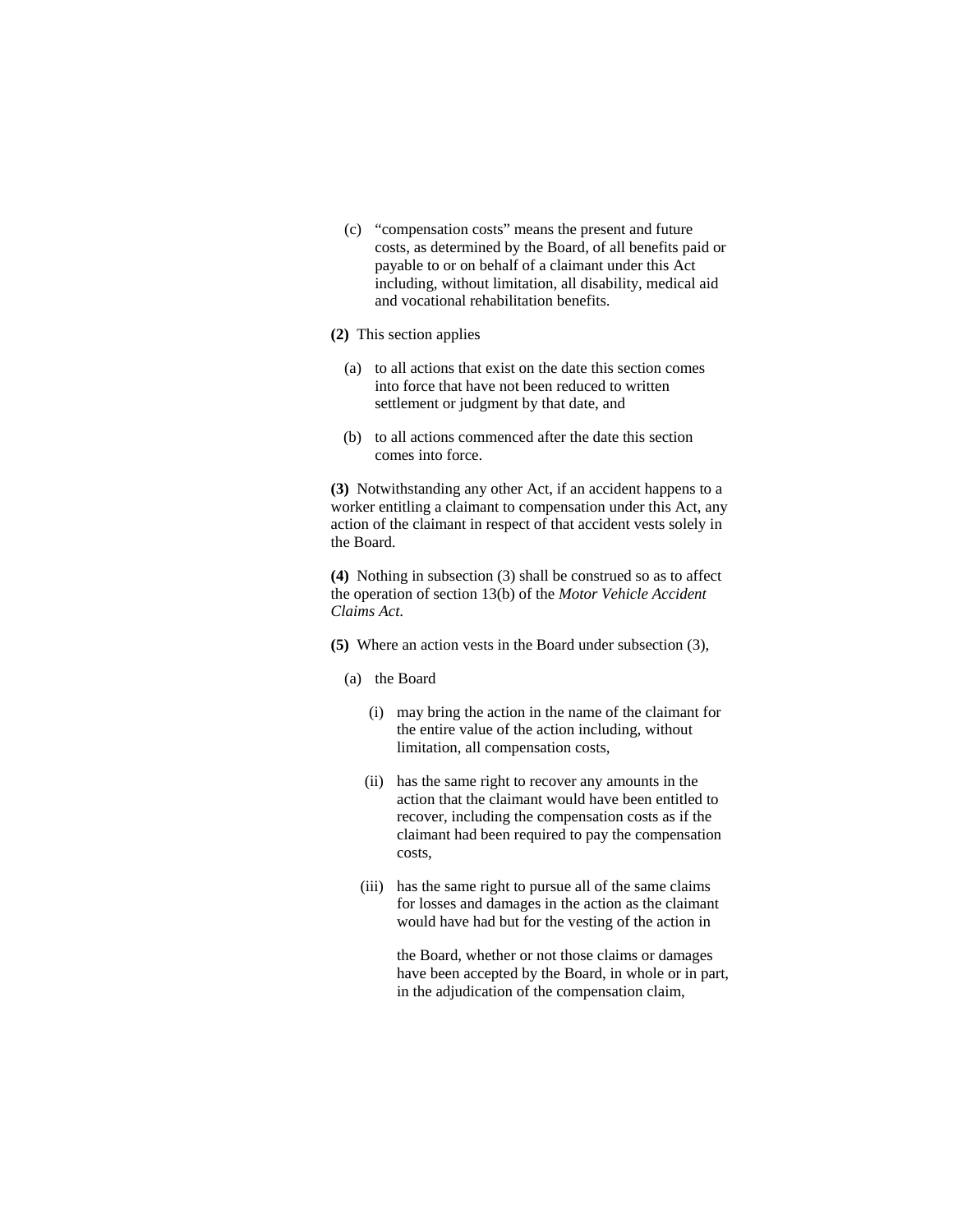- (iv) has sole control of the action including, without limitation,
	- (A) determining whether or not to bring the action,
	- (B) compromising and effecting a settlement of the action at any time for any amount it considers advisable,
	- (C) fully or partially releasing any party from liability, and
	- (D) retaining and instructing counsel of its choice, including counsel employed by the Board, to bring the action,

## and

 (v) may enter evidence by way of a certificate issued under section 149,

## and

 (b) the court, in hearing the action, may consider any evidence that the Board gathered in its adjudication of the claimant's compensation claim.

**(6)** No decision made or required to be made by the Board under this section shall be construed as placing the Board in a conflict of interest in respect of a decision made or required to be made by the Board under any other section of this Act, nor shall the pursuit of an action under this section by the Board be construed as placing the Board in a fiduciary relationship with the claimant.

**(7)** Notwithstanding anything to the contrary in this section, no legal fees are payable by the Board to counsel retained by a claimant in respect of an action to which the *Motor Vehicle Accident Claims Act* applies.

**(8)** No settlement may be made and no payment shall be made to any person other than the Board or its designate for or in respect of any action except with the approval of the Board, and any release, payment or settlement made in contravention of this subsection is void.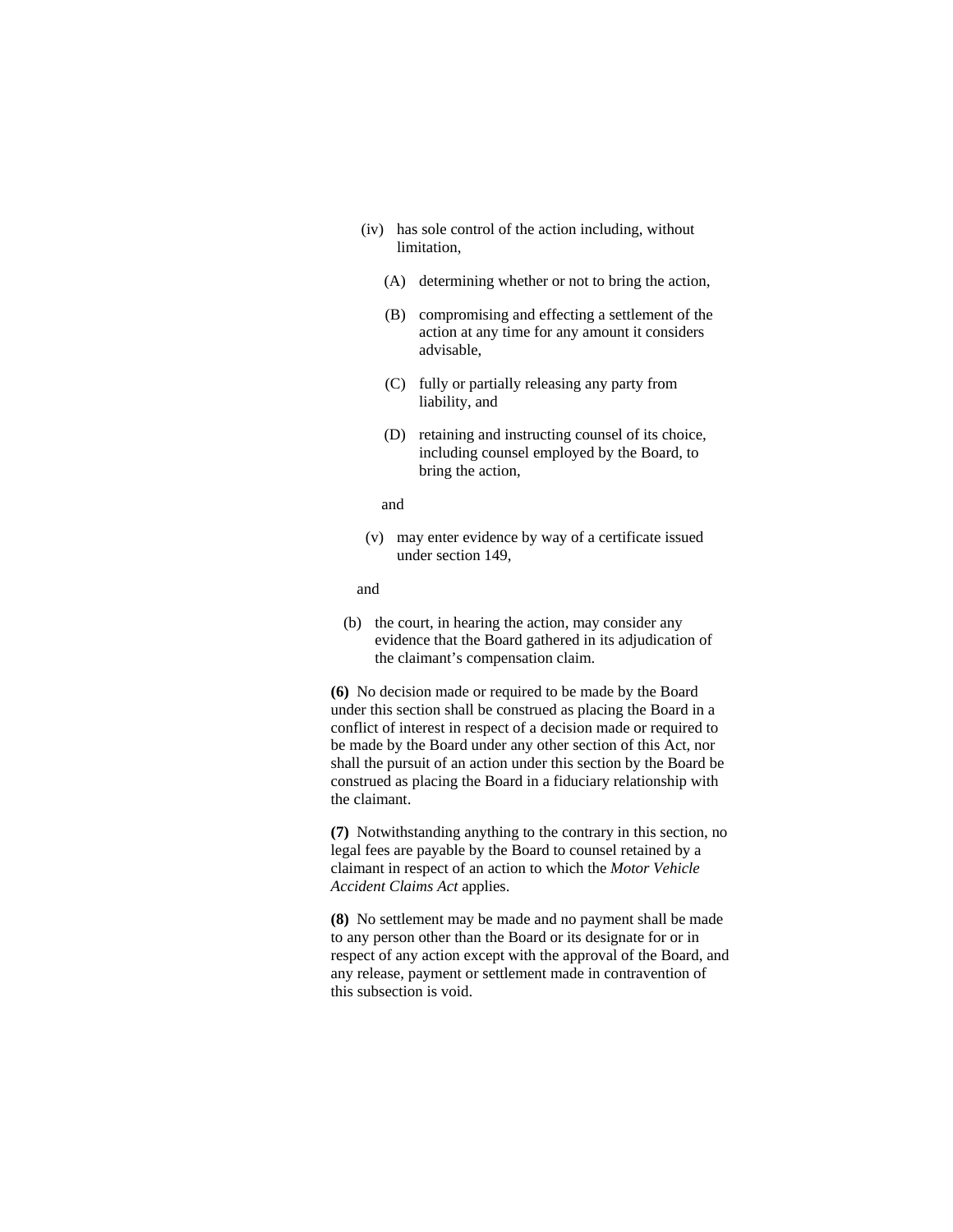**(9)** The claimant shall not prejudice the position of the Board in an action and shall co-operate fully with the Board in bringing an action or any appeal of an action including, without limitation, by

- (a) securing and providing any or all information or evidence,
- (b) attending at any or all meetings, mediations, arbitrations, examinations for discovery, medical examinations, including independent medical examinations, and the trial of the action, and
- (c) providing and executing any or all documents required by the Board to bring the action, including endorsing an assignment or release of the action and providing consents to secure information, in the form and manner prescribed by the Board, in favour of the Board,

as and when required by the Board.

**(10)** If a claimant does not comply with subsection (9), the Board may

- (a) withhold payments of compensation to the claimant, and
- (b) declare an overpayment in respect of any compensation paid to the claimant and recover that amount as a debt due to the Board.

**(11)** All proceeds of settlement or judgment resulting from an action, including any costs and disbursements recovered, shall be paid to the Board or its designate and shall be distributed in the following order:

- (a) payment of any costs awarded against the claimant;
- (b) payment of disbursements approved or incurred by the Board;
- (c) if the claimant has complied with subsection (9), payment of 25% of the remaining amount to the claimant;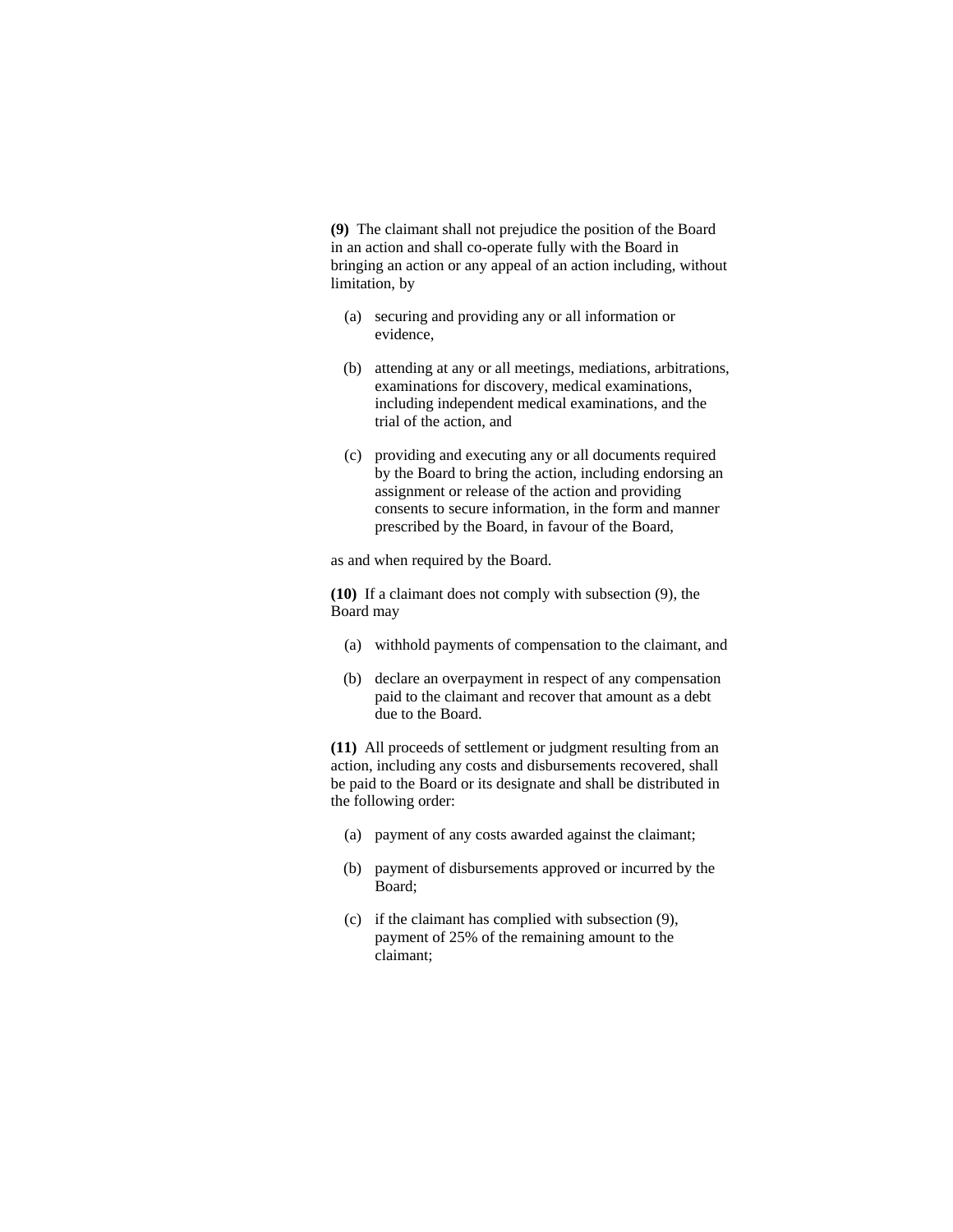- (d) where the Board retained counsel to bring the action, payment of legal fees from the proceeds of the action in an amount prescribed by the regulations unless the Board determines that that amount is insufficient, in which case the Board may increase the amount;
- (e) where the action was pursued by counsel employed by the Board, payment of an administration fee as determined by the Board;
- (f) payment of any compensation costs;
- (g) payment of the balance, if any, to the claimant.

**(12)** The Board shall set off any amount due to the Board by a claimant against any payment under subsection (11)(c) or (g) or both.

**(13)** Where future compensation costs are incurred by the Board in addition to the compensation costs recovered under subsection  $(11)(f)$  and a payment is made to the worker under subsection  $(11)(g)$ , the amount of the payment is deemed to be an advance of any future benefits determined to be payable under Part 4, including benefits relating to periods of time prior to the date of settlement or judgment, and shall be set off against any of those future benefits.

**4 Section 23(2) is amended by striking out** "taken pursuant to section 22(4)(b) and arising out of injury to or death of a worker," **and substituting** "to which section 22 applies,".

**5 Section 28(7) is repealed.** 

**6 Section 31 is repealed.** 

**7 Section 60(1) is amended by striking out** "total".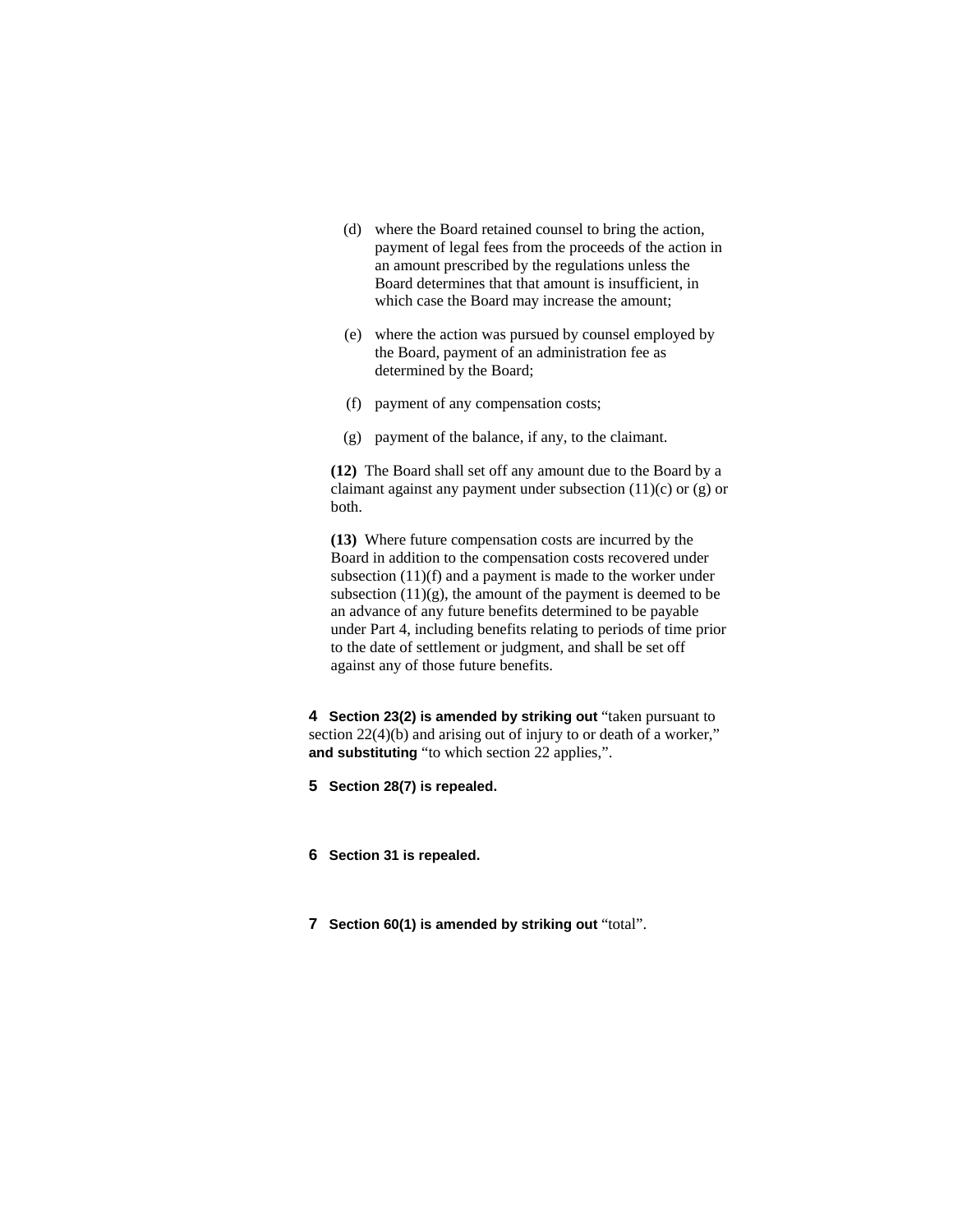**8 Section 99 is amended by striking out** "Provincial Treasurer" **and substituting** "Minister, in favour of the Minister of Finance". **9 Sections 142 and 143 are amended by adding** "to" **after**  "due".

**10 Section 153(1)(l) is amended by striking out** "22(5)" **and substituting** "22(11)".

## **Explanatory Notes**

**1** Amends chapter W-15 of the Revised Statutes of Alberta 2000.

## **2** Section 17(2) presently reads:

*(2) No proceedings by or before the Board shall be restrained by injunction, prohibition or other process or proceedings in any court or are removable by certiorari or otherwise into any court, nor shall any action be maintained or brought against the Board or any member of the Board in respect of any act or decision done or made in the honest belief that it was within the jurisdiction of the Board.* 

## **3** Section 22 presently reads:

*22(1) If an accident happens to a worker entitling the worker or the worker's dependants to compensation under this Act and the circumstances of the accident are such as to also entitle the worker, the worker's legal personal representatives or the worker's dependants to an action against some person other than an employer or worker in an industry to which this Act applies in respect of the personal injury to or death of the worker, the Board is subrogated to*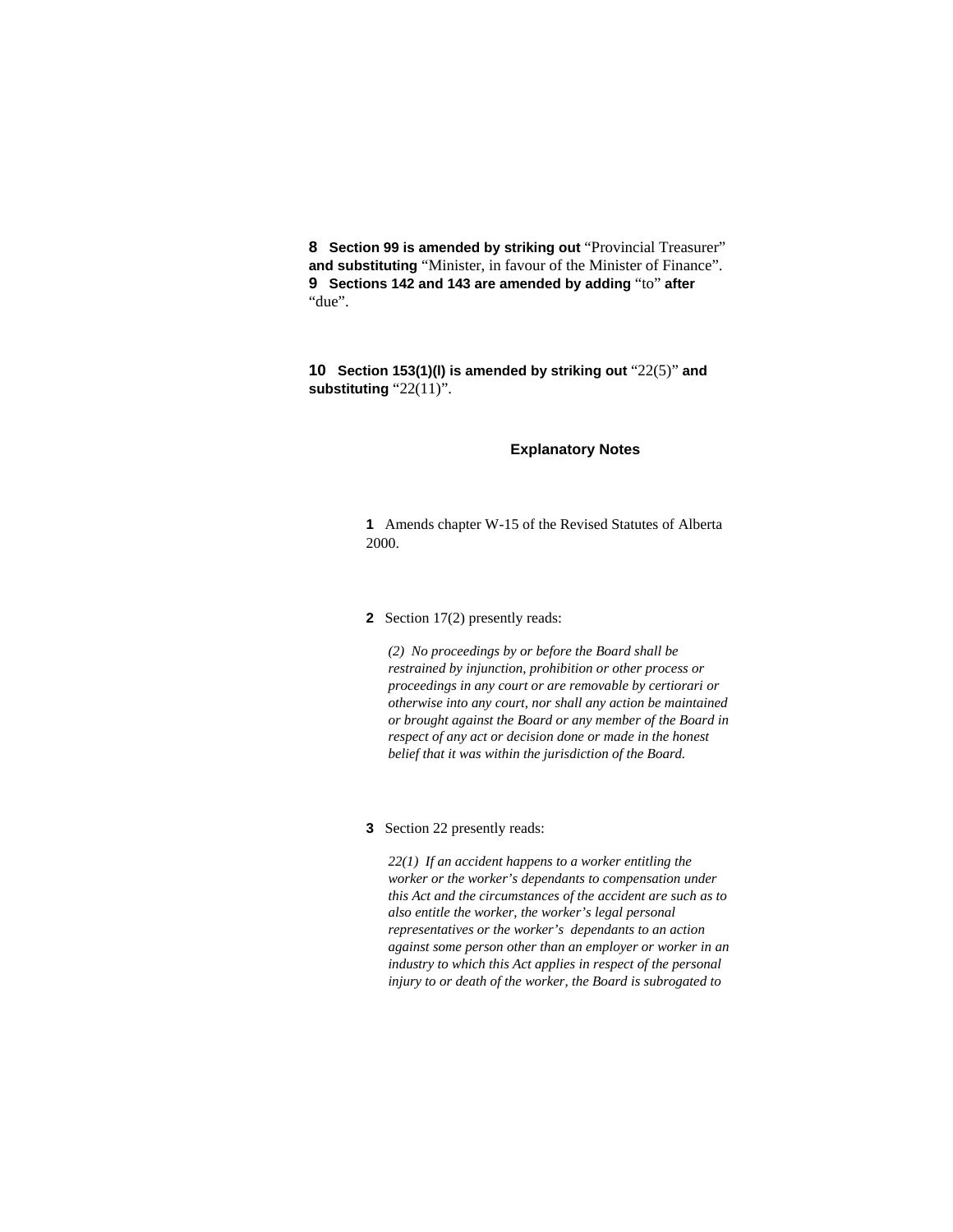*the rights of the worker, the worker's legal personal representatives or the worker's dependants in respect of that cause of action.* 

*(2) Where a worker referred to in subsection (1) or the worker's dependant receives compensation under this Act in respect of the personal injury suffered by the worker, the worker or the worker's legal personal representative or the dependant has the same right to recover the cost of that compensation from the person referred to in subsection (1) as the worker or the worker's legal personal representative or the dependant would have if the worker or dependant had been required to pay the whole cost of the compensation the worker or dependant received, and the Board is subrogated to the rights of the worker or the worker's legal personal representative or the dependant in respect of that cause of action.* 

*(3) Subsection (2) applies to causes of action under subsection (1) that exist on July 27, 1988 that have not on that date been settled or reduced to judgment.* 

*(4) When the Board becomes subrogated to the rights of a worker, the worker's legal personal representatives or the worker's dependants under subsection (1) or (2),* 

- *(a) no payment or settlement may be made to or with the worker, the worker's legal personal representatives or the worker's dependants for or in respect of those rights or for or in respect of any claim, cause of action or judgment arising out of them except with the consent of the Board, and any payment or settlement made in contravention of this clause is void,*
- *(b) an action against any person arising out of injury to or the death of the worker may, with the consent of the Board and on the terms that are satisfactory to the Board, be taken by the worker, the worker's legal personal representatives or the worker's dependants, or by the Board in the name of the worker, the worker's legal personal representatives or the worker's dependants, without the consent of the person in whose name the action is taken,*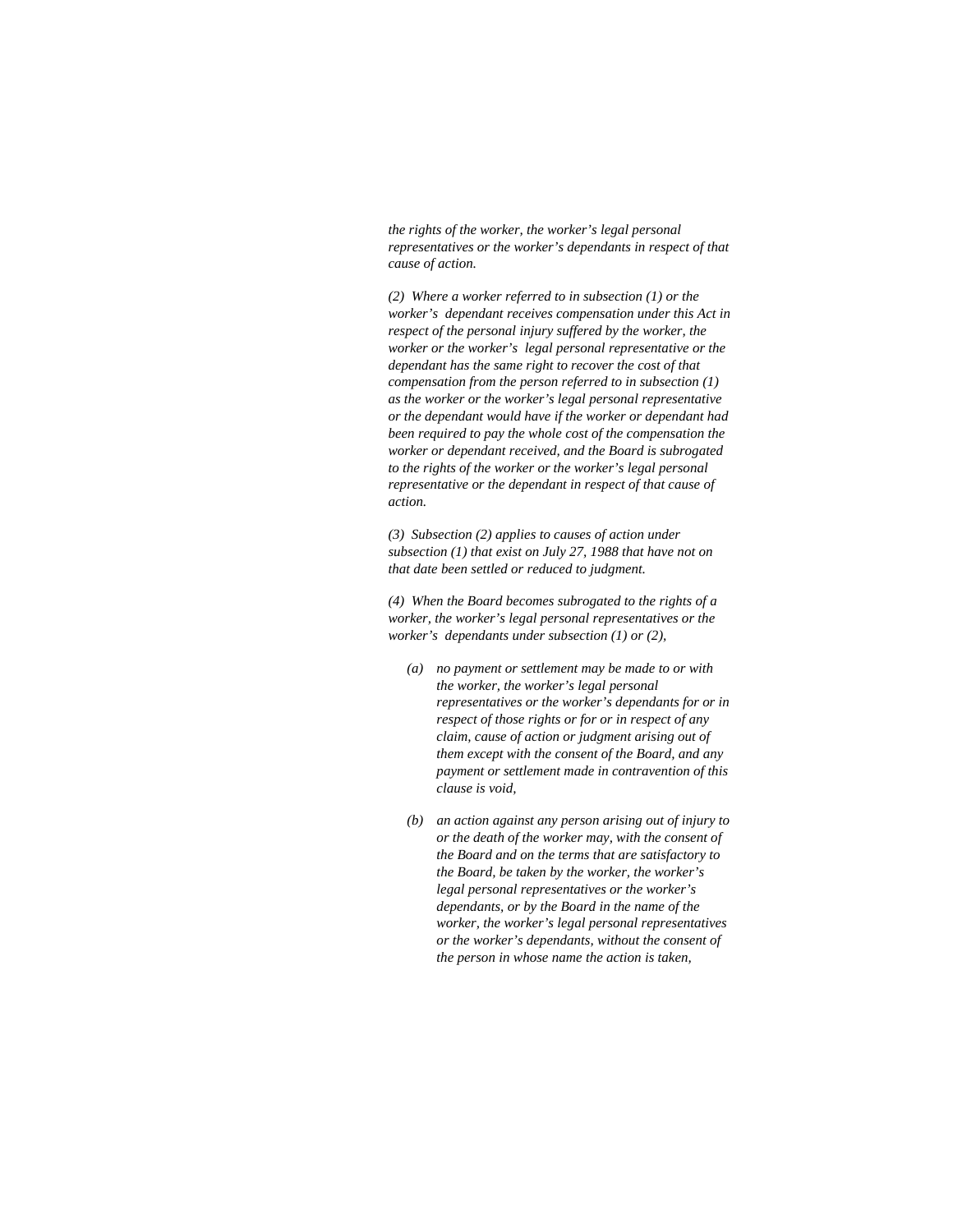- *(c) if an action is taken by the Board it shall indemnify and save harmless the worker, the worker's legal personal representatives and the worker's dependants from and against all costs and damages incurred in respect of that action, including costs and damages awarded by the court to the defendant, but excluding any costs that have been incurred by the worker, the worker's legal personal representatives or the worker's dependants without authority of the Board, and*
- *(d) the Board may at any time, whether or not an action has been taken by the Board, the worker, the worker's legal personal representatives or the worker's dependants, and whether or not judgment has been given in any action, effect a settlement of the claim for any amount it considers advisable.*

*(5) If the Board gives its consent under subsection 4(b), the legal costs incurred on behalf of the worker, the worker's legal personal representatives or the worker's dependants in taking the action shall be paid by the Board in the amount prescribed in the regulations unless the legal representative of the worker, or the worker's legal personal representatives or dependants satisfy the Board that that amount is insufficient, in which case the Board may increase the amount.* 

*(6) If in any action in which the Board is subrogated to the rights of the worker, the worker's legal personal representatives or the worker's dependants, payment into court is made pursuant to the Alberta Rules of Court, the clerk of the court, on receipt of notice by the Board of its subrogation in the matter, shall not make payment out of court except with the consent of the Board.* 

*(7) If money is received by the Board because it is subrogated to the rights of a worker, the worker's legal personal representatives or the worker's dependants,* 

*(a) the Board may accept the money and give a receipt for it and, if the money is accepted in full settlement, may release the person paying the money or on whose behalf the money is paid from liability in respect of the personal injury to or death of the worker resulting from the accident,*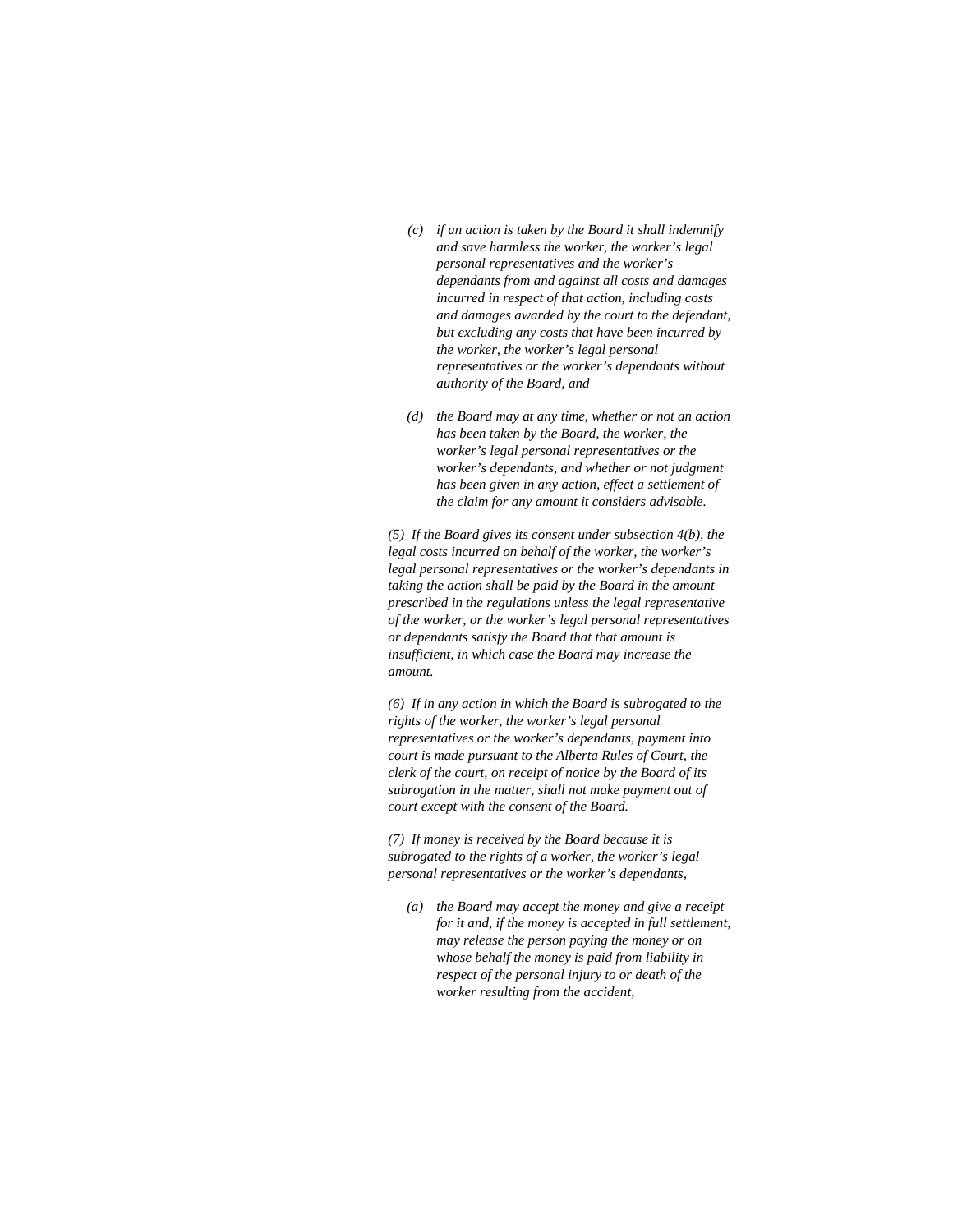- *(b) if the judgment of the court under which the money is received clearly indicates that a portion of the award is for pain and suffering suffered by the worker and resulting from the injury, the Board may pay to the worker from the money remaining in its hands after payment of all legal costs incurred in recovering that money, an amount that bears the same proportion to the money remaining in its hands as the portion of the award that is attributable to pain and suffering bears to the total award,*
- *(c) if the money is received as a result of action taken or negotiations carried on by the worker, the worker's legal personal representatives or the worker's dependants, the Board may pay to that person from the money remaining in its hands after payment of all legal costs incurred in recovering the money, an amount equal to 25% of the gross amount received by the Board, but in any case when payment is made to the worker under clause (b), payment to the worker under this clause shall be made only to the extent by which 25% of the money received exceeds the payment made to the worker under clause (b), and*
- *(d) if the balance of the money remaining in the Board's hands after payment of all legal costs incurred in recovering the money and after payment of the amounts, if any, under clauses (b) and (c), exceeds the costs of the accident to the Board, including the capital cost of any pension award, the excess shall be paid over to the worker, the worker's legal*

 *personal representatives or the worker's dependants, as the case may be.* 

**4** Section 23(2) presently reads:

*(2) In an action taken pursuant to section 22(4)(b) and arising out of injury to or death of a worker, a defendant may not bring third party or other proceedings against any employer or worker whom the plaintiff may not, by reason of this section bring an action against, but if the court is of the*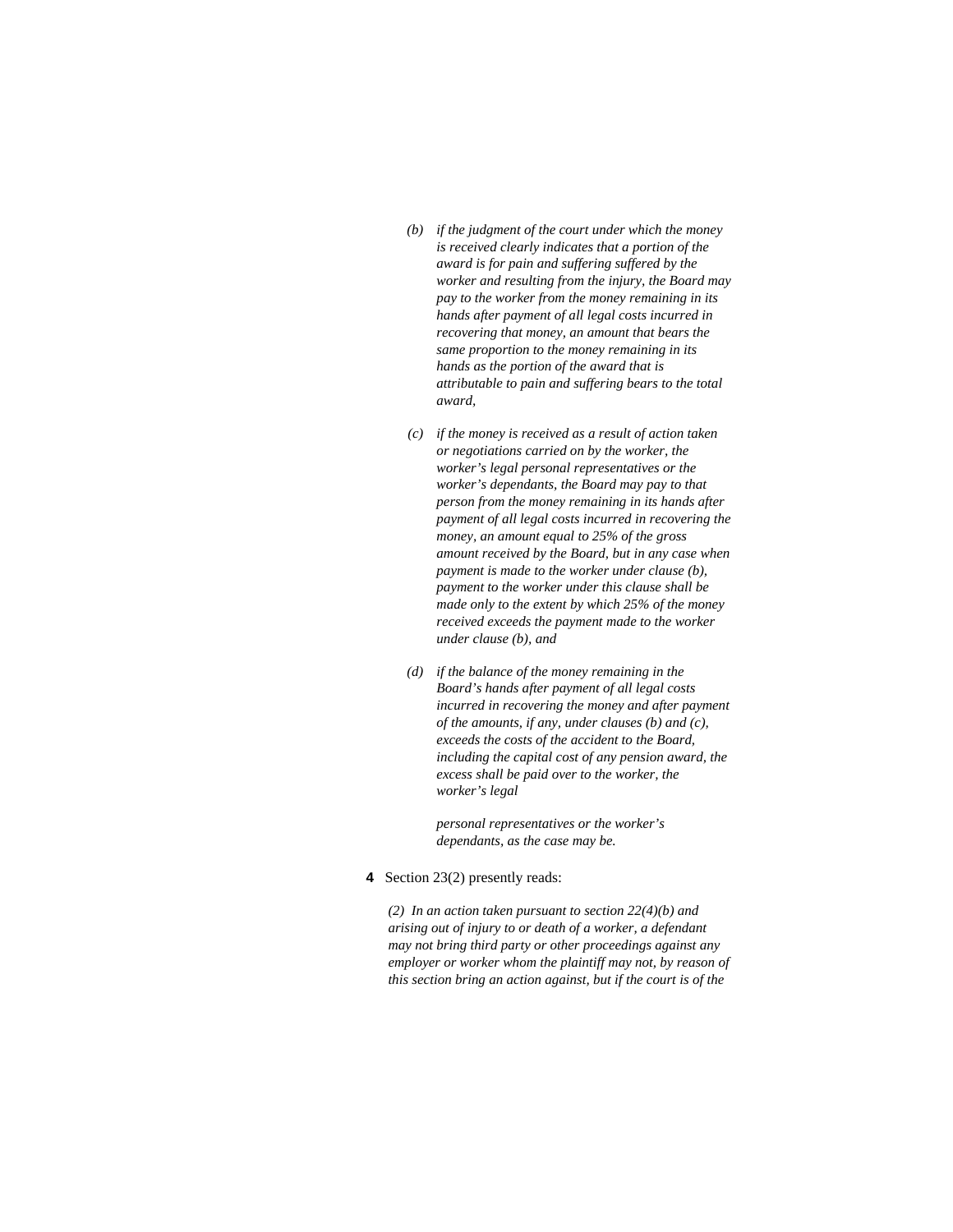*opinion that that employer or worker, by that employer's or worker's fault or negligence, contributed to the damage or loss of the plaintiff, it shall hold the* 

*defendant liable only for that portion of the damage or loss occasioned by the defendant's own fault or negligence.* 

#### **5** Section 28(7) presently reads:

*(7) Subsection (6) does not affect the right to compensation of a worker or dependant who takes an action at the request of the Board under section 31.* 

#### **6** Section 31 presently reads:

*31(1) If a worker or dependant entitled to compensation under this Act has a right of action in a jurisdiction other than Alberta in respect of personal injury to or death of the worker,* 

- *(a) the Board may request the worker or dependant to take an action in that other jurisdiction, and*
- *(b) the worker or dependant shall assign the worker's or dependant's right to damages recoverable, and all damages that the worker or dependant recovers, under that action to the Board*

*and the Board may withhold payment of compensation to the worker or dependant until the worker or dependant takes the action or makes the assignment, as the case may be.* 

*(2) If the Board requests the worker or dependant to take an action in another jurisdiction, it shall repay to the worker or dependant the costs necessarily incurred by the worker or dependant in the prosecution of the action, but the Board is not required to pay the costs of any appeal unless the appeal is taken at the request or with the approval of the Board.*